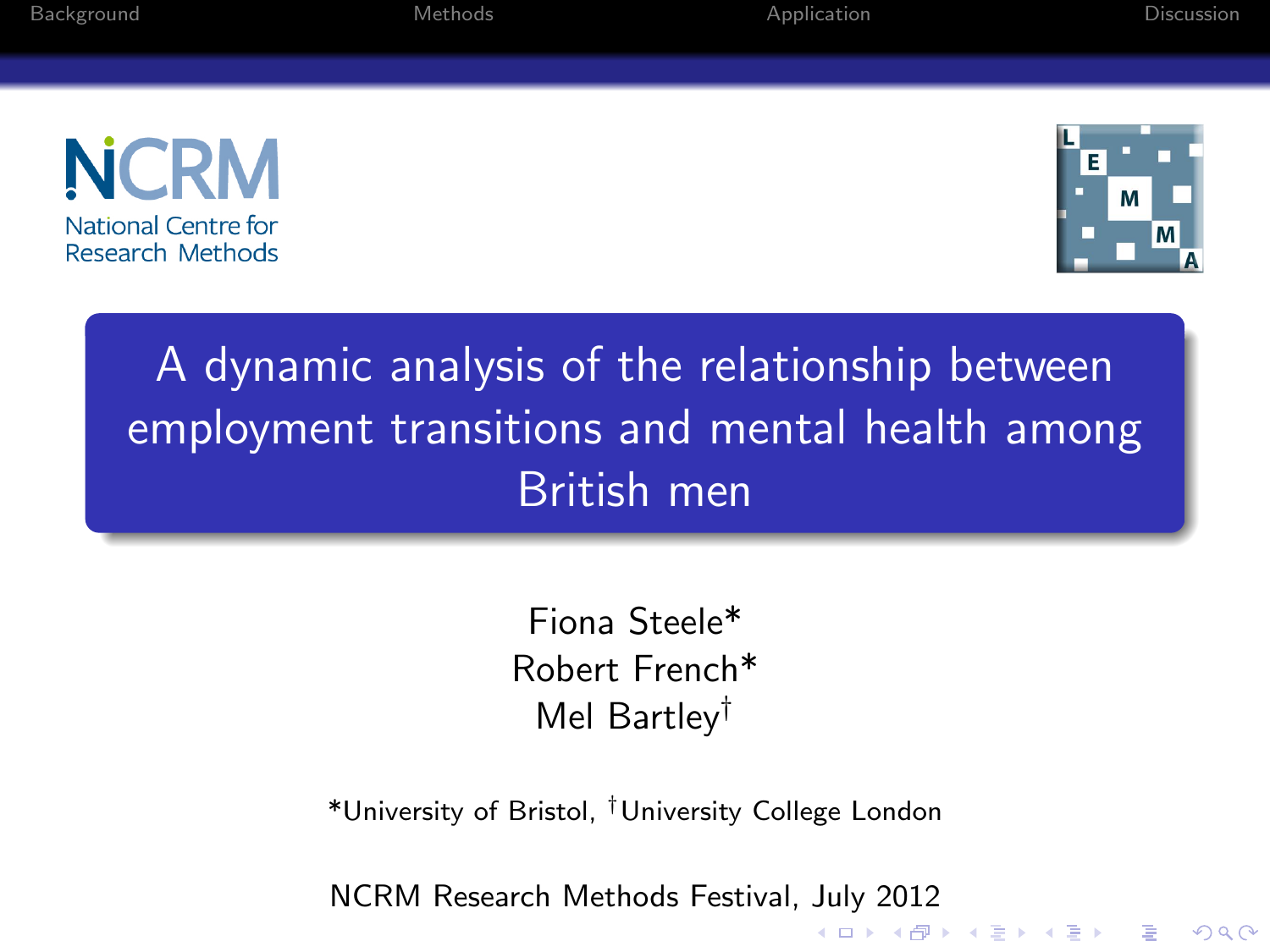**KORKAR KERKER E VOOR** 

### Unemployment and mental health

Previous studies find current/previous employment status and employment transitions are strongly associated with mental health.

- Poorer mental health while individuals are unemployed and economically inactive (Wiggins et al. 2004)
- Previous exposure to unemployment associated with higher risk of onset of depression (Montgomery et al. 1999) and suicide (Lundin et al. 2010)
- <span id="page-1-0"></span>Transitions out of (into) employment associated with higher (lower) risk of psychological distress (Thomas et al., 2005, 2007)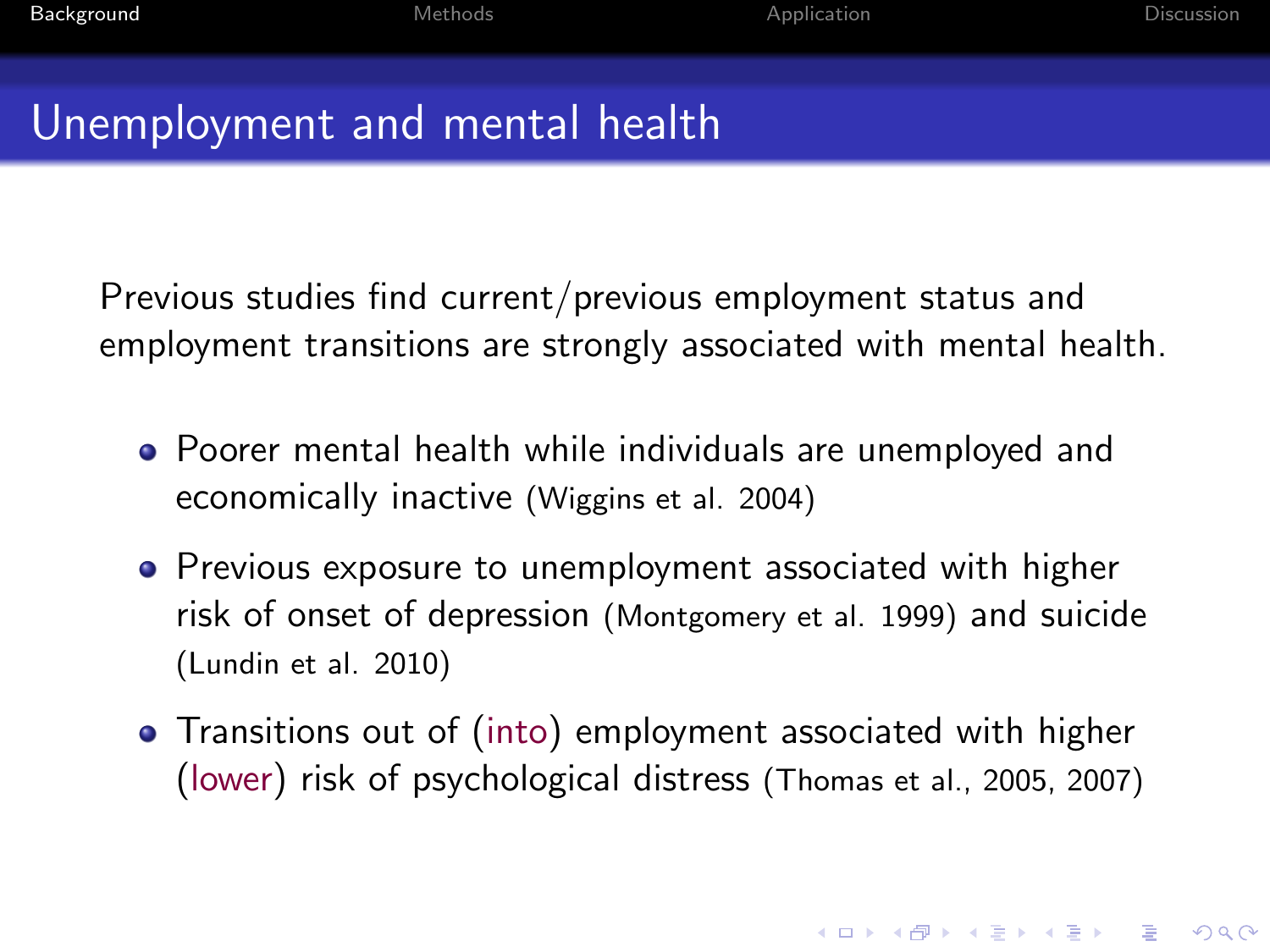## Explanations: causation and/or selection?

#### **•** Causation

• Stress of unemployment is damaging to mental health

#### **o** Selection

- People in poor health may be at higher risk of unemployment (direct selection/reverse causality)
- Unmeasured factors affecting the risks of both unemployment and poor mental health (indirect selection)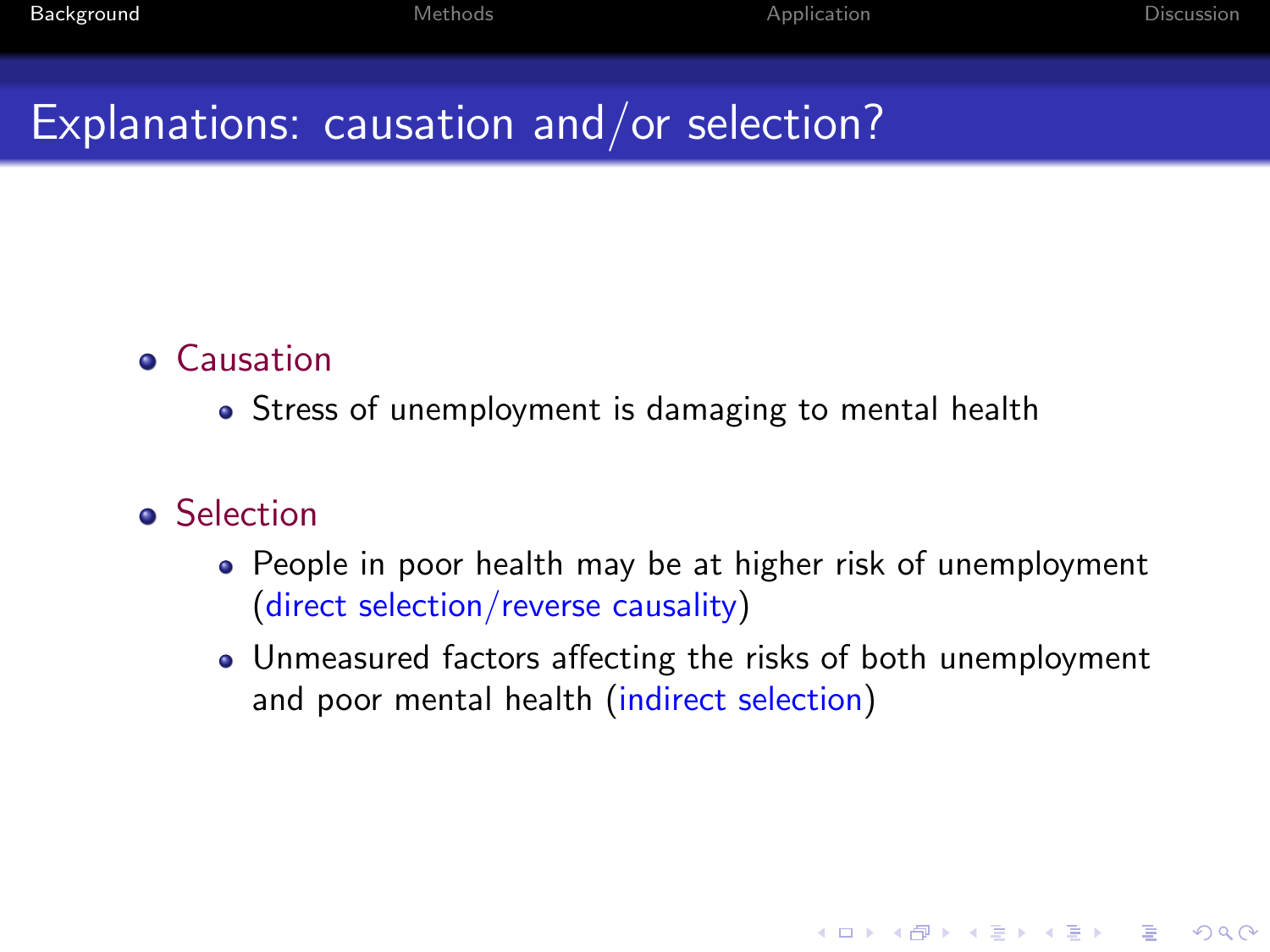# Previous approaches to handle selection

#### **Direct**

- Adjust for prior health
- Model effect of health on unemployment
	- Poor health in childhood increases risk of unemployment (Montgomery et al. 1996)
	- Poor perceived health associated with lower chance of being employed and higher chance of unemployment (Schuring et al. 2007)

#### Indirect

<span id="page-3-0"></span>Adjust for measured confounders, e.g. childhood social circumstances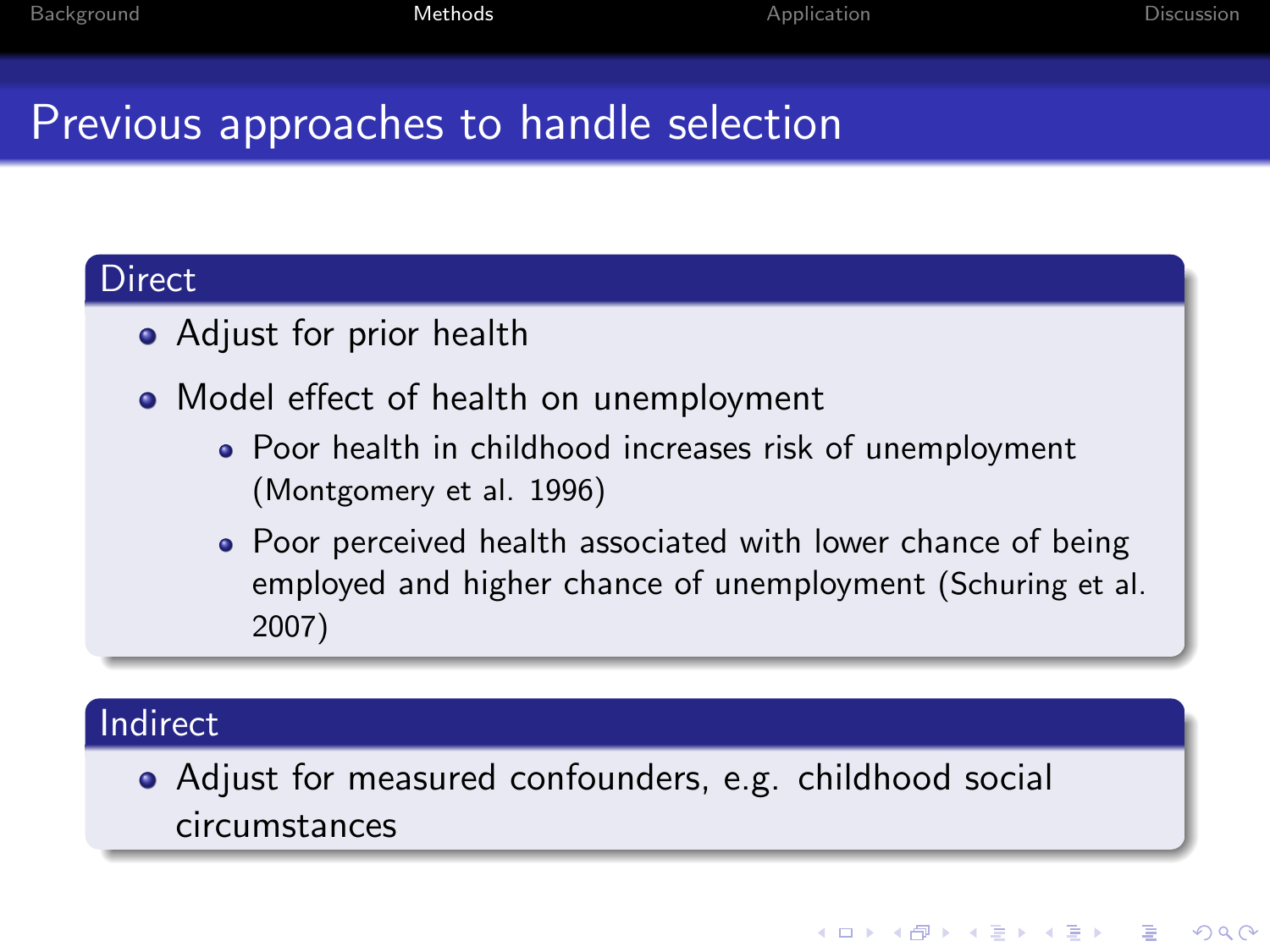K ロ ▶ K @ ▶ K 할 > K 할 > 1 할 > 1 이익어

### Our approach to the selection problem

- Model effect of employment transitions between  $t-1$  and t on health at t, adjusting for health at  $t-1$
- Simultaneously model effect of health at  $t-1$  on employment transitions between  $t - 1$  and  $t$
- Allow for unmeasured time-invariant confounders via residual correlation between health and employment transitions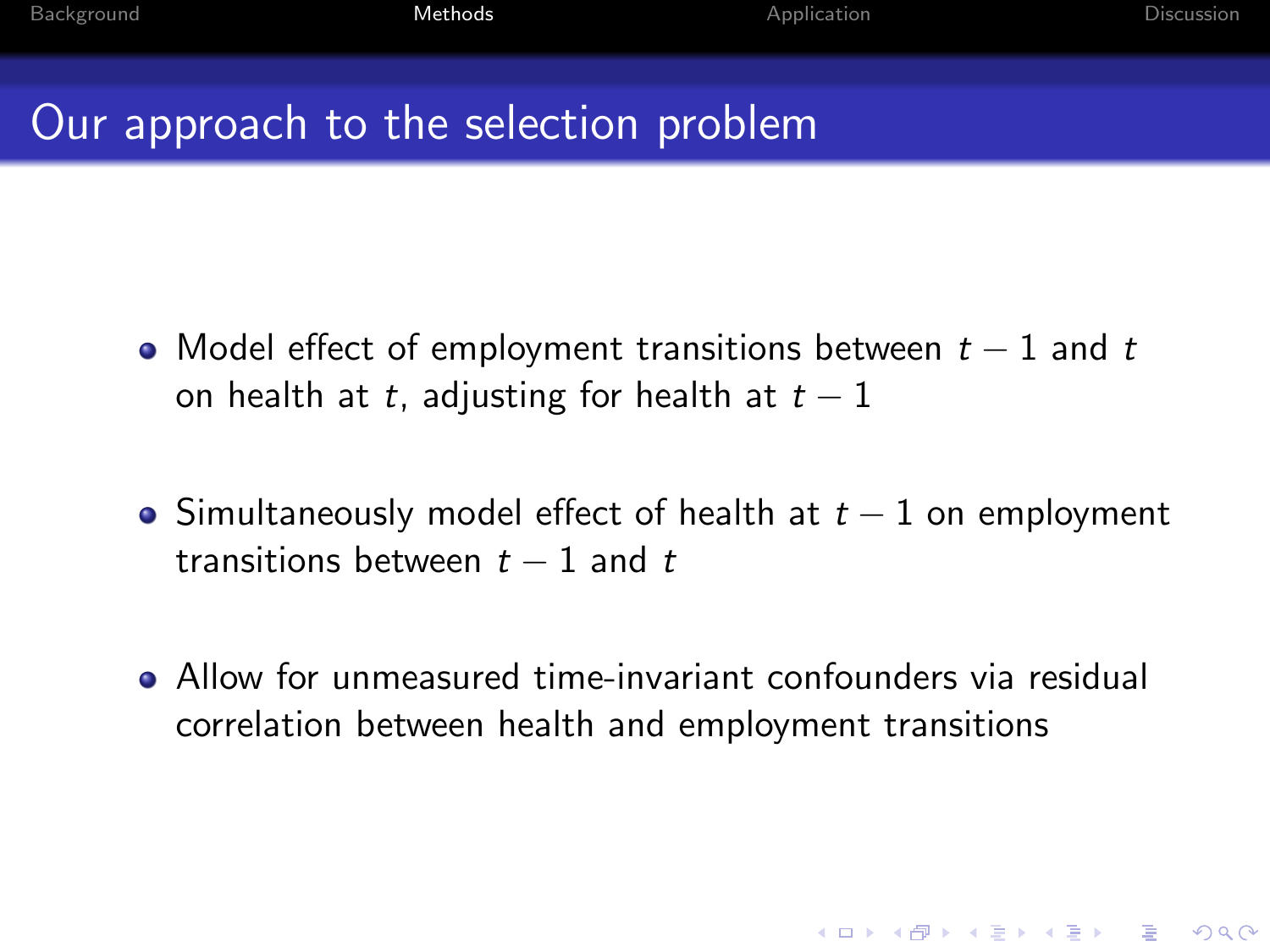## Model of health and employment transitions



- $H_t$ Health at t
- $\Delta E_{t-1}$ Change in employment t-1 to t
- $u^{\textrm{H}}$  ,  $u^{\textrm{E}}$ Unmeasured time-invariant influences .....<br>K □ ▶ K @ ▶ K 할 ▶ K 할 ▶ → 할 → K) Q Q <del>O</del>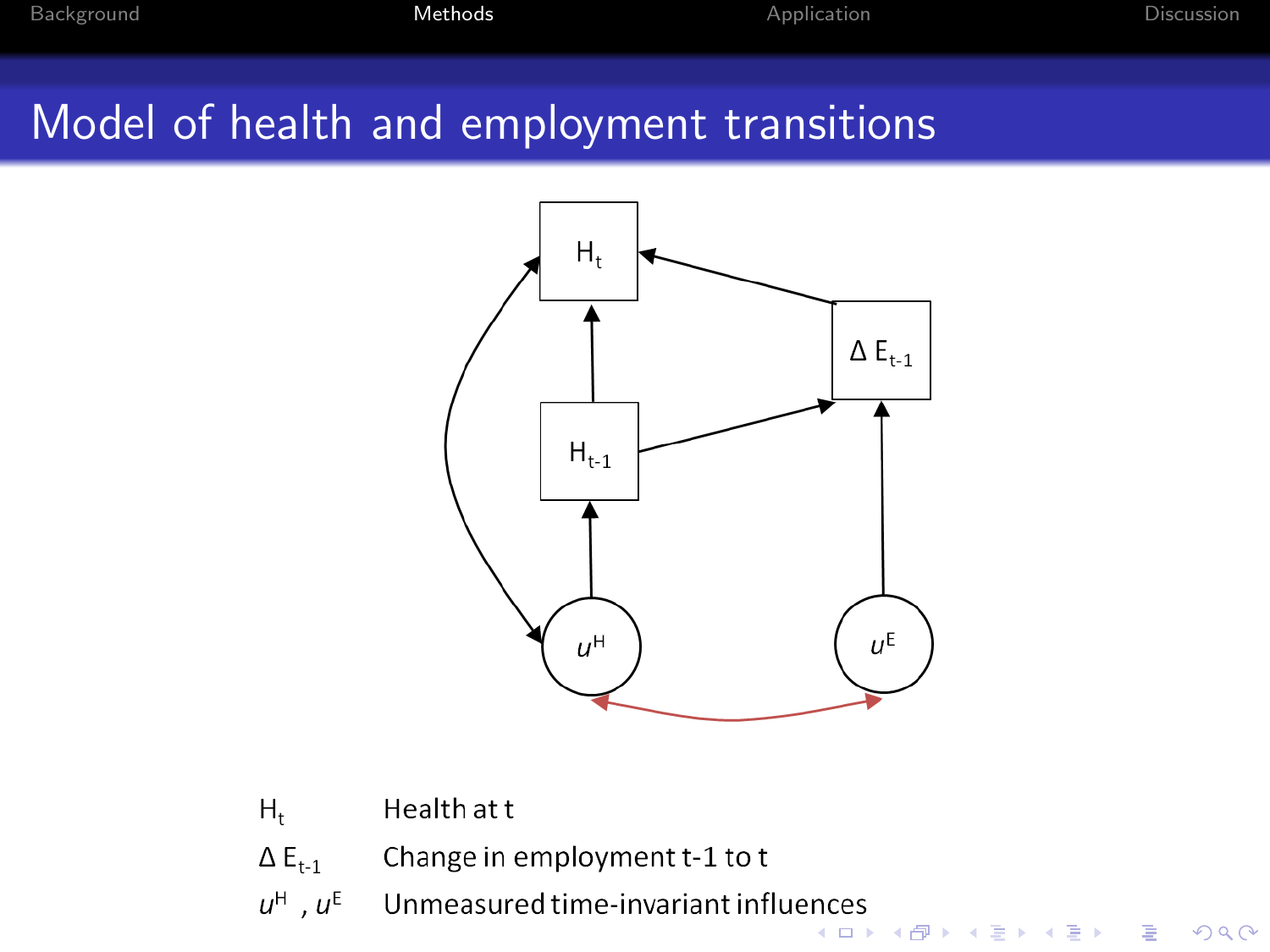Dynamic model for effect of employment transitions on mental health

Random effects model for health at t $|t-1|$ 

$$
H_{ti} = \beta_0 + \beta_1 H_{t-1i} + \beta_2 \Delta E_{t-1i} + u_i^{(H)} + e_{ti}
$$

 $H_{ti}$  mental health of individual *i* at time *t*  $\Delta E_{t-1i}$  change in employment status between  $t-1$  and t  $u_i^{(H)}$ i individual random effect  $e_{ti}$  time-varying residual

 $\beta$  are the effects of employment transitions between  $t-1$  and t on mental health at t, adjusted for mental health at  $t - 1$ .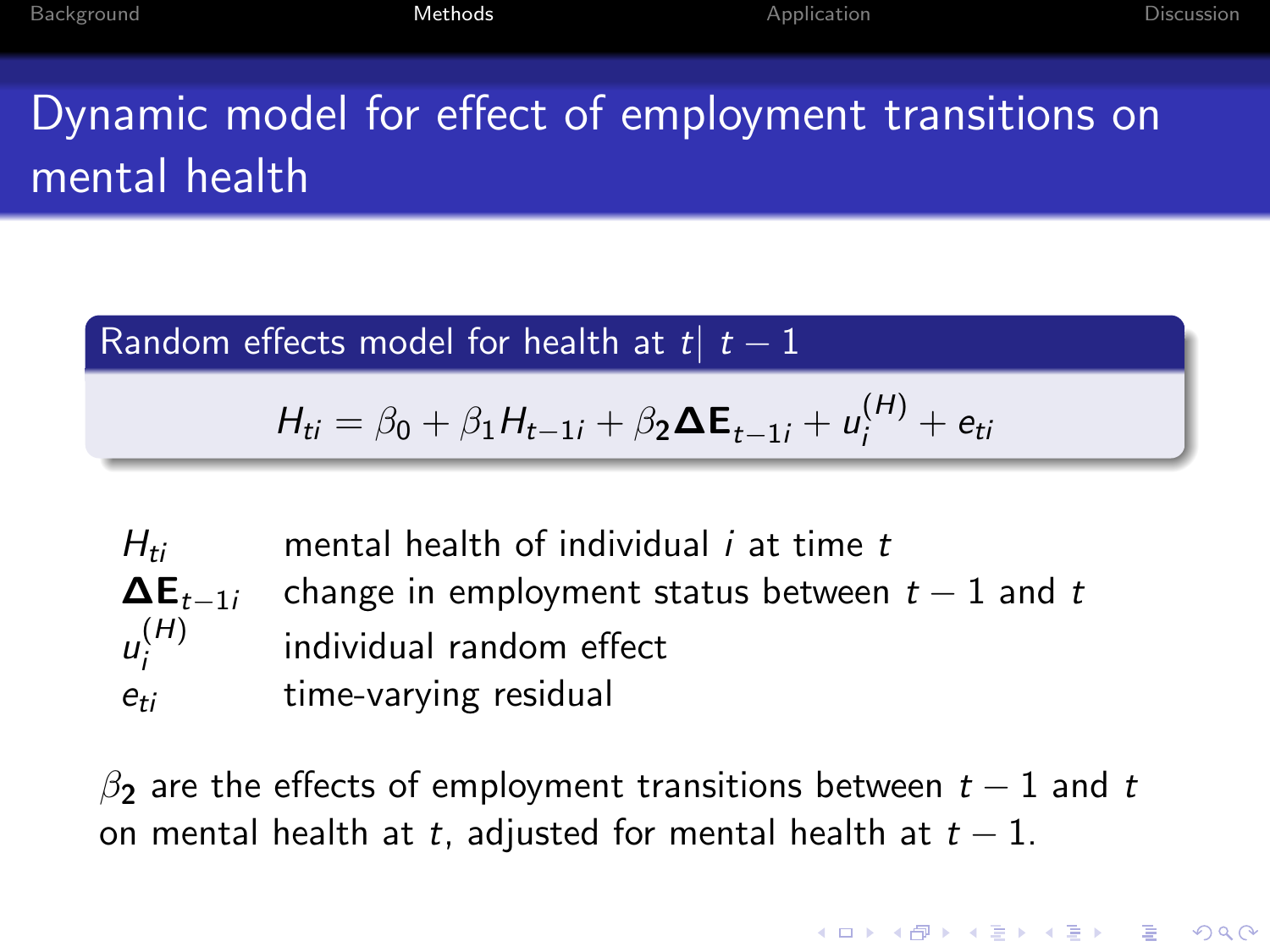# Dynamic model for effect of health on employment transitions

 $E_{ti}$  is employment status at t (1=employed, 2=economically inactive, 3=unemployed)

$$
\pi_{ti}^{(k)} = \Pr(E_{ti} = k).
$$

Random effects multinomial logit model for status at t|  $t - 1$ 

$$
\log\left(\frac{\pi_{ti}^{(k)}}{\pi_{ti}^{(1)}}\right) = \alpha_0^{(k)} + \alpha_1^{(k)} \mathbf{E}_{t-1i} + \alpha_2^{(k)} H_{t-1i} + \alpha_{ti}^{(k)} H_{t-1i} + \alpha_{ti}^{(k)} \mathbf{E}_{t-1i} \times H_{t-1i} + u_i^{(Ek)}, \qquad k = 2, 3
$$

Interactions allow effect of health to vary across employment transitions.**KORK ERKER ADE YOUR**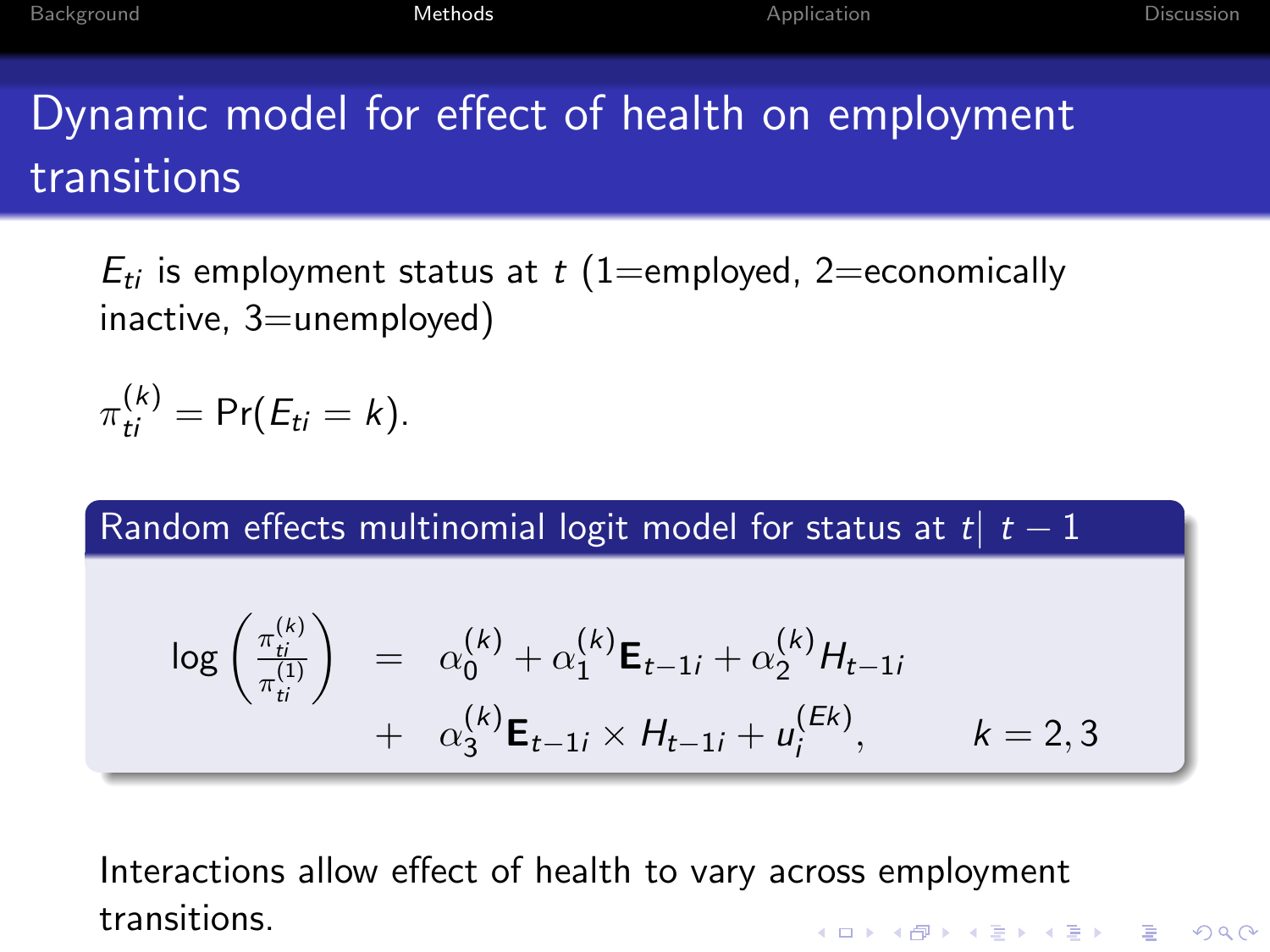**KORKAR KERKER EL VOLO** 

## Joint model for health and employment transitions

Equations for  $H_{ti}$  and  $E_{ti}$  are linked by allowing for correlation between the individual random effects.

#### Residual correlations

 $\text{Corr}(u_i^{(H)})$  $\mu_i^{(H)}, \mu_i^{(E2)}$ i health and moves into economically inactive  $\text{Corr}(u_i^{(H)})$  $_{i}^{(H)}, u_{i}^{(E3)}$ i health and moves into unemployment

Expect positive correlations if individuals with tendency towards poorer-than-average health  $(u^{(H)}_i>0)$  also have higher risk of moving into unemployment or economic inactivity  $(u^{(Ek)}_i>0).$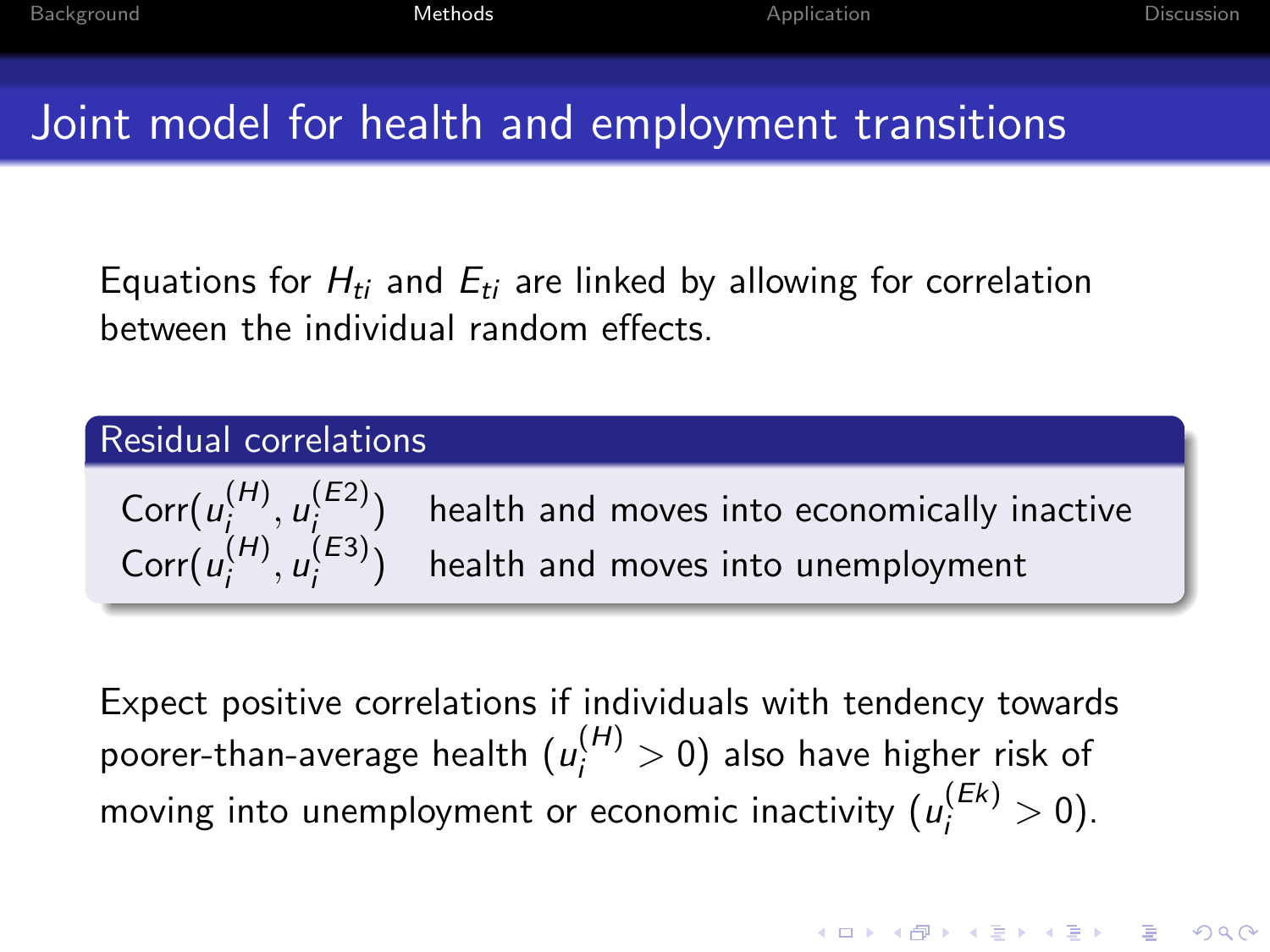# Impact of selection on effect of becoming unemployed



#### **Note:** Higher  $H_t$  indicates poorer mental health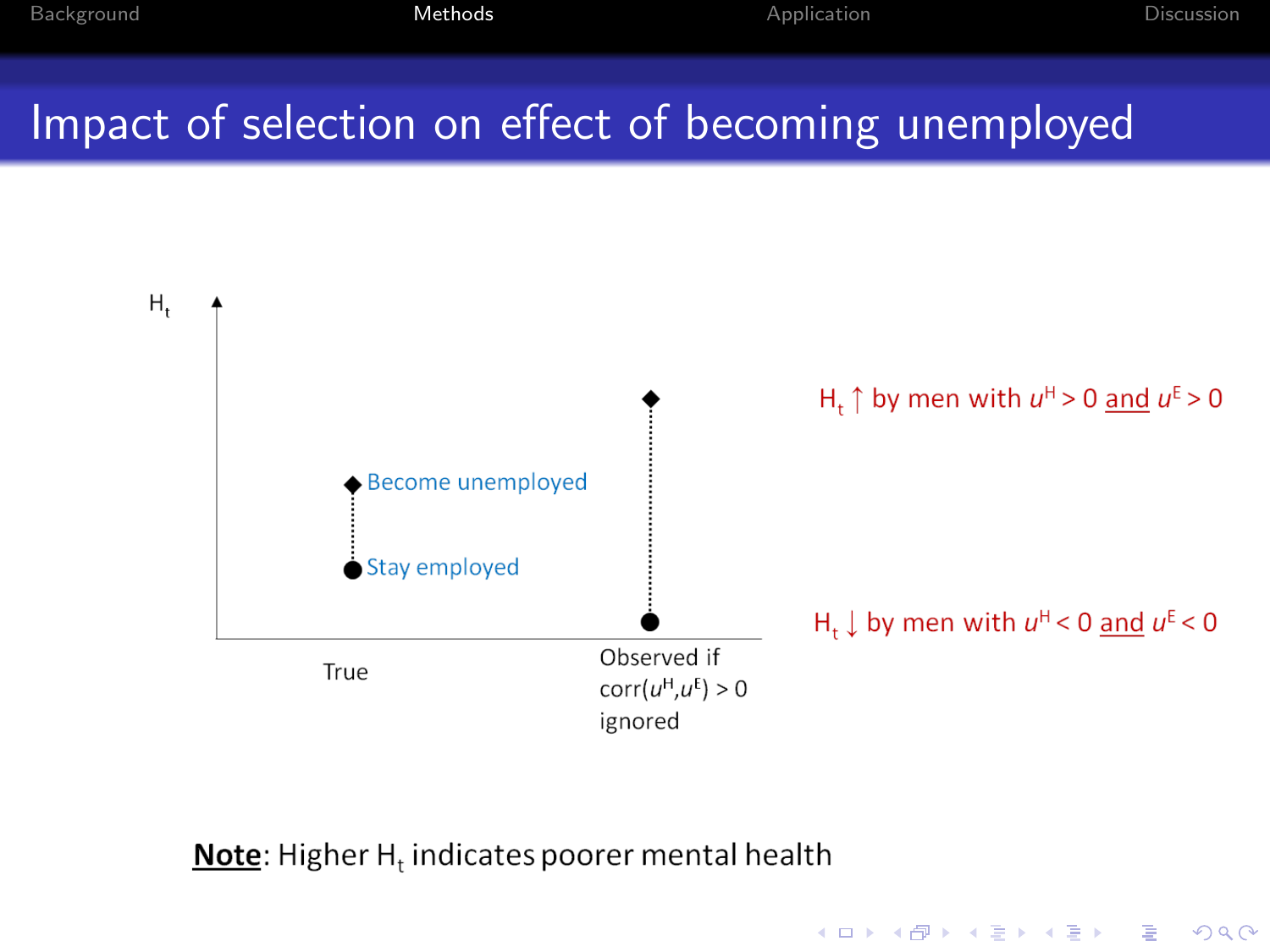A problem when start of measurement does not coincide with start of process under study. Denote by  $v_t$  either outcome (health or employment) at  $t$ .

- Unmeasured time-invariant factors influencing  $y_t$  at  $t > 1$  also likely to influence  $y_1$ , leading to correlation between  $y_1$  and individual random effects
- Can show that in a 1st order autoregressive model, the dependence of  $y_t$  on previous y operates entirely through  $y_1$
- A solution is to specify a model for  $y_1$  and estimate jointly with model for  $v_2, \ldots, v_T$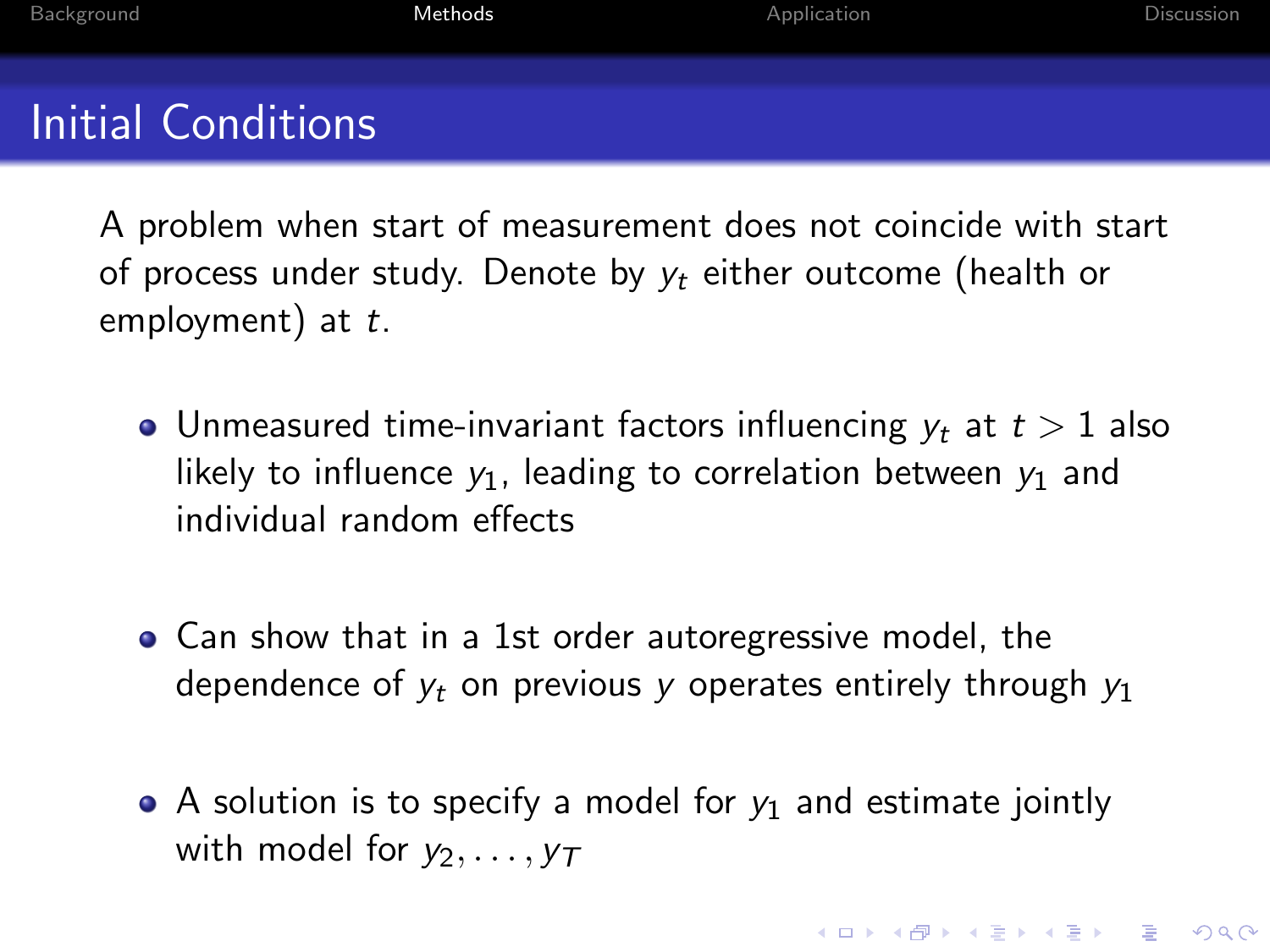| Background        | Methods | Application | Discussion |
|-------------------|---------|-------------|------------|
| Data and measures |         |             |            |

- British household panel survey, waves 1-18 (1991-2009)
- Men of working age (16-64), after first leaving full-time education
- 12,662 men observed for 79,022 person years
- Mental health: GHQ-12 anxiety and depression scale (0-36)
- **Employment status: employed, economically inactive,** unemployed
- <span id="page-11-0"></span>• Covariates: age, partnership status, presence and age of children, household occupation class, LAD employment rate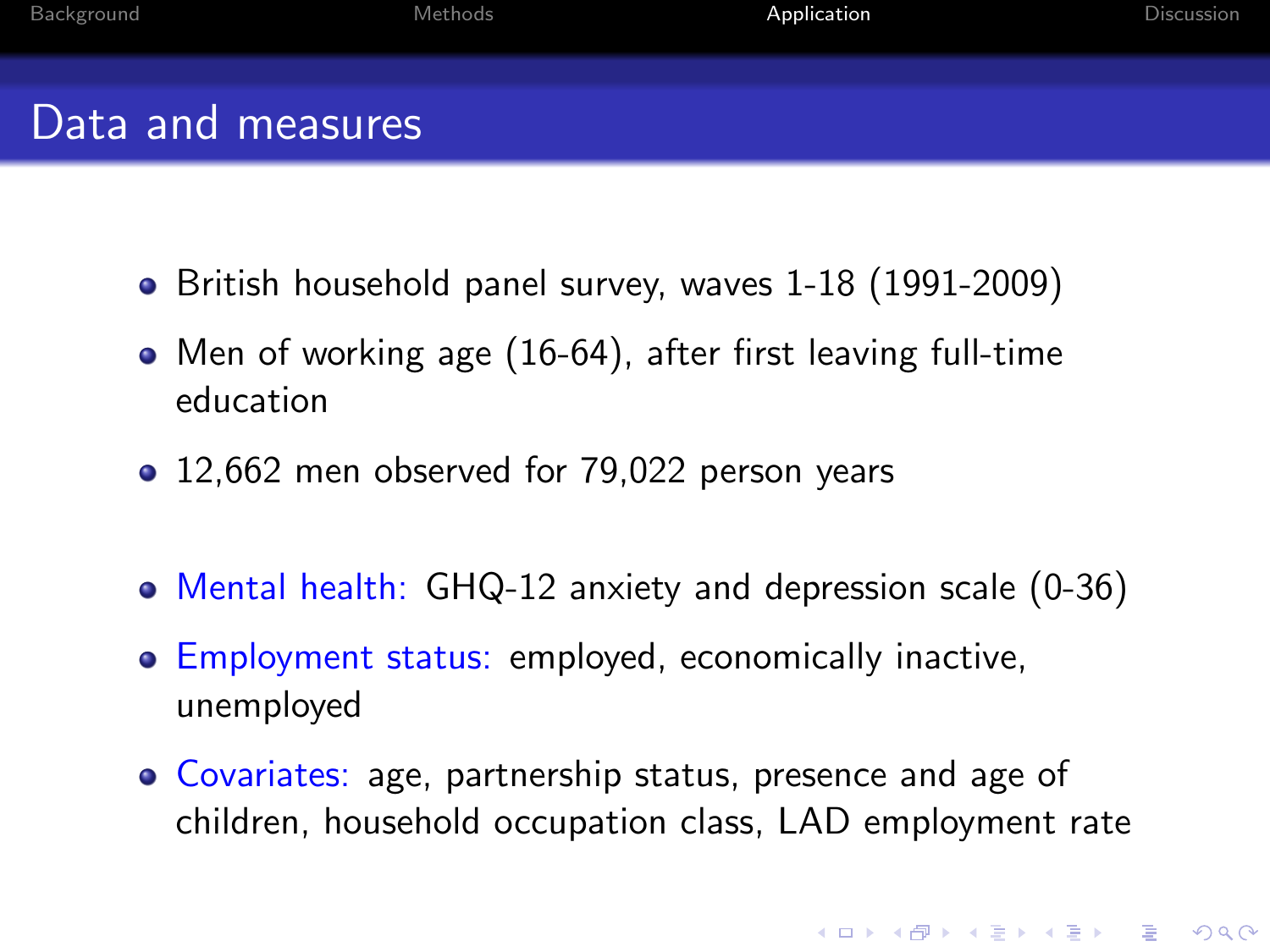**K ロ ▶ K @ ▶ K 할 X X 할 X 및 할 X X Q Q O** 

### Transition probabilities given employment state at  $t-1$

| <b>Transition</b>              | Percent         |
|--------------------------------|-----------------|
| Employed at $t-1$              | $(n = 52, 372)$ |
| $F \rightarrow F$              | 95.3            |
| $E \rightarrow EI$             | 2.4             |
| $E \rightarrow UE$             | 2.4             |
| Economically inactive at $t-1$ | $(n = 10, 879)$ |
| $El \rightarrow E$             | 14.5            |
| $EI \rightarrow EI$            | 79.0            |
| $EI \rightarrow UE$            | 6.5             |
| Unemployed at $t-1$            | $(n = 3, 867)$  |
| $UE \rightarrow E$             | 36.5            |
| $UE \rightarrow EI$            | 17.5            |
| $UE \rightarrow UE$            | 46.0            |

E Employed, EI Economically Inactive, UE Unemployed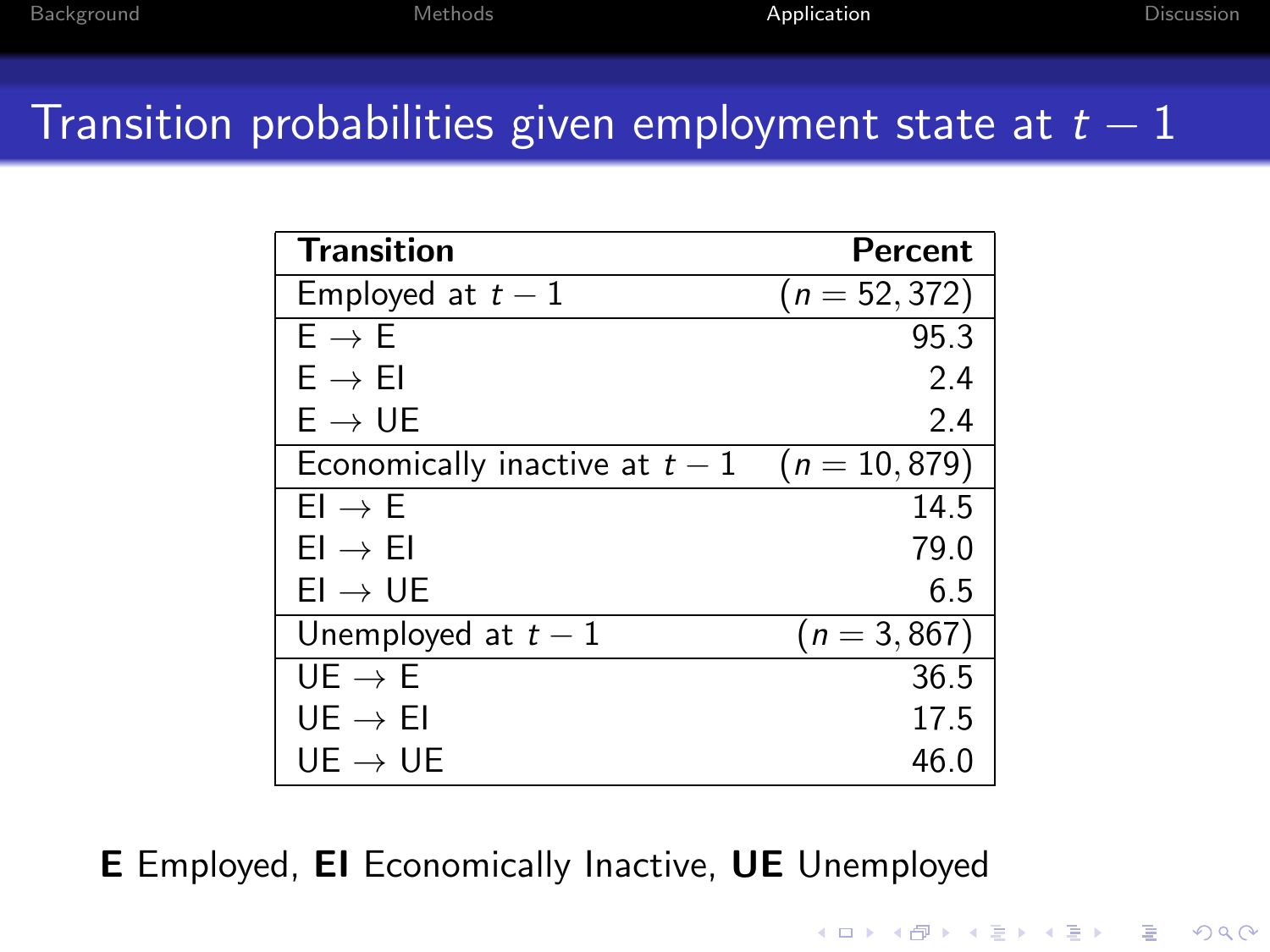4 D > 4 P + 4 B + 4 B + B + 9 Q O

### Estimated residual correlation matrix from joint model

All correlations significant at  $< 1$  % level.

|                       |       | GHQ El vs E UE vs E |
|-----------------------|-------|---------------------|
| GHQ                   |       |                     |
| El vs E $\vert$ 0.293 |       |                     |
| UE vs E 0.289         | 0.564 |                     |

 $E =$  employed,  $EI =$  economically inactive,  $UE =$  unemployed

- Men with tendency towards depression (high GHQ) tend to have higher chances of economic inactivity and unemployment
- Positive residual correlation between risks of economic inactivity and unemployment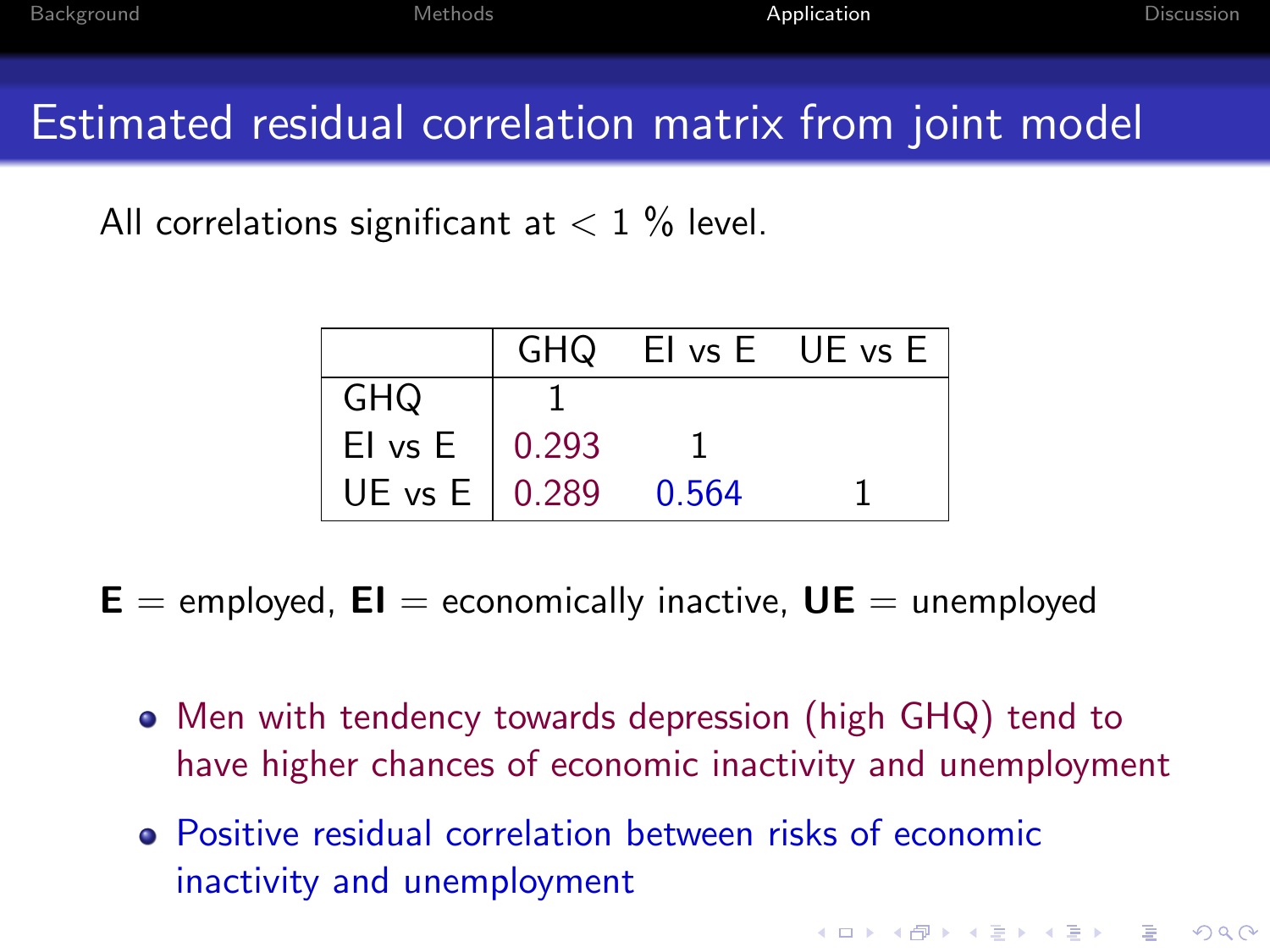**K ロ ▶ K @ ▶ K 할 X X 할 X → 할 X → 9 Q Q ^** 

### Estimated effects of employment transitions on GHQ

| Transition $t-1$ to t | Unadjusted                         | Adjusted                              |
|-----------------------|------------------------------------|---------------------------------------|
|                       | Corr $(u_i^{(H)}, u_i^{(Ek)}) = 0$ | Corr $(u_i^{(H)}, u_i^{(Ek)}) \neq 0$ |
| $E \rightarrow E$     | 0                                  | 0                                     |
| $E \rightarrow EI$    | $0.86**$                           | $0.65**$                              |
| $E \rightarrow UE$    | $2.51**$                           | $2.26**$                              |
| $FI \rightarrow F$    | $-0.64**$                          | $-0.82**$                             |
| $EI \rightarrow EI$   | $0.54**$                           | $0.14*$                               |
| $EI \rightarrow UE$   | $1.18**$                           | $0.68**$                              |
| $UE \rightarrow E$    | $-1.14**$                          | $-1.37**$                             |
| $UE \rightarrow EI$   | $1.34**$                           | $0.82**$                              |
| $UE \rightarrow UE$   | $0.88**$                           | $0.35**$                              |

E Employed, EI Economically Inactive, UE Unemployed

$$
^{**} \; p < 0.01, \; ^* \; p < 0.05
$$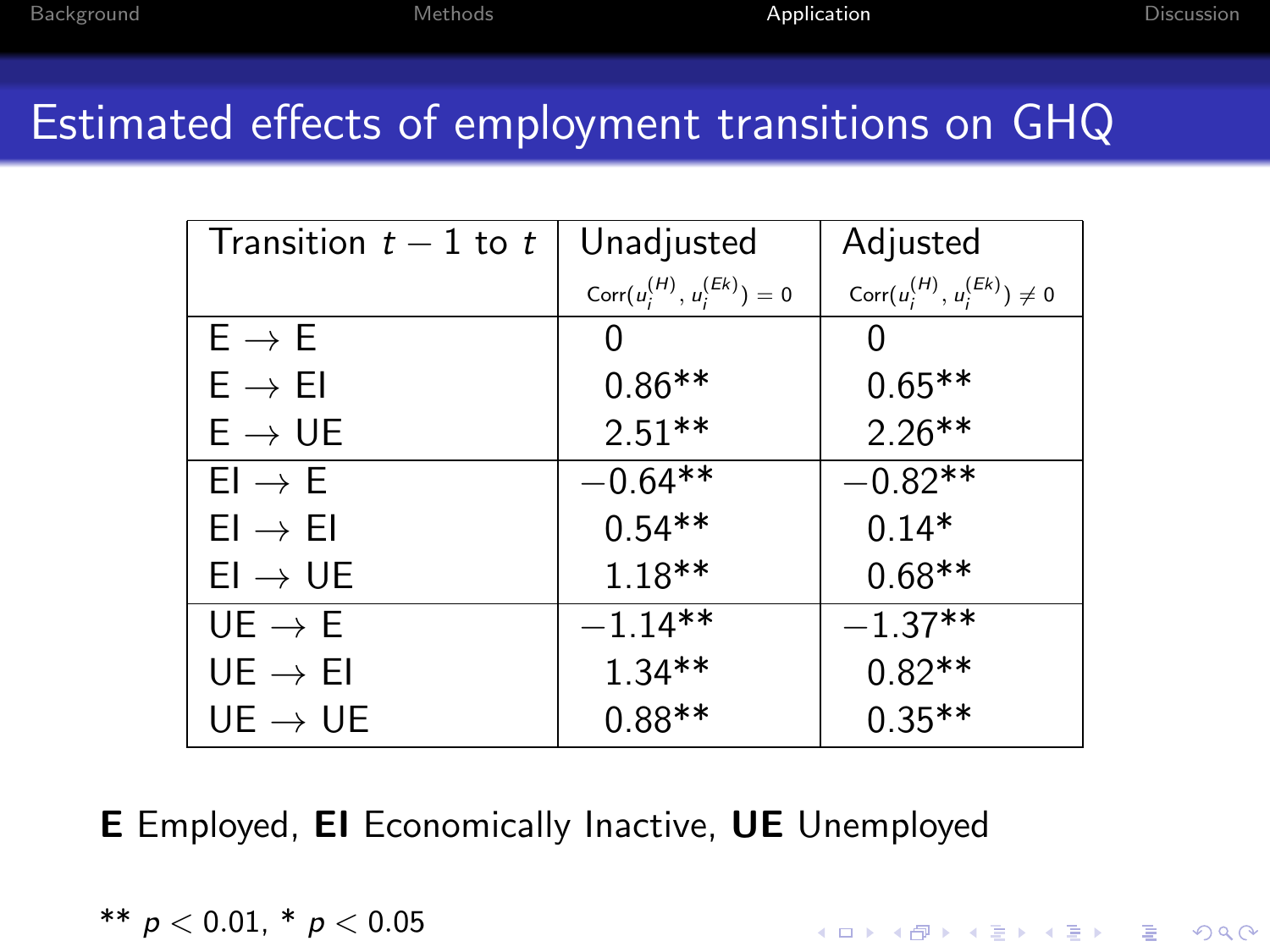# Effects of GHQ on probability of transitions from employment



 $4$  ロ )  $4$   $\overline{r}$  )  $4$   $\overline{z}$  )  $4$   $\overline{z}$  ) 重  $-990$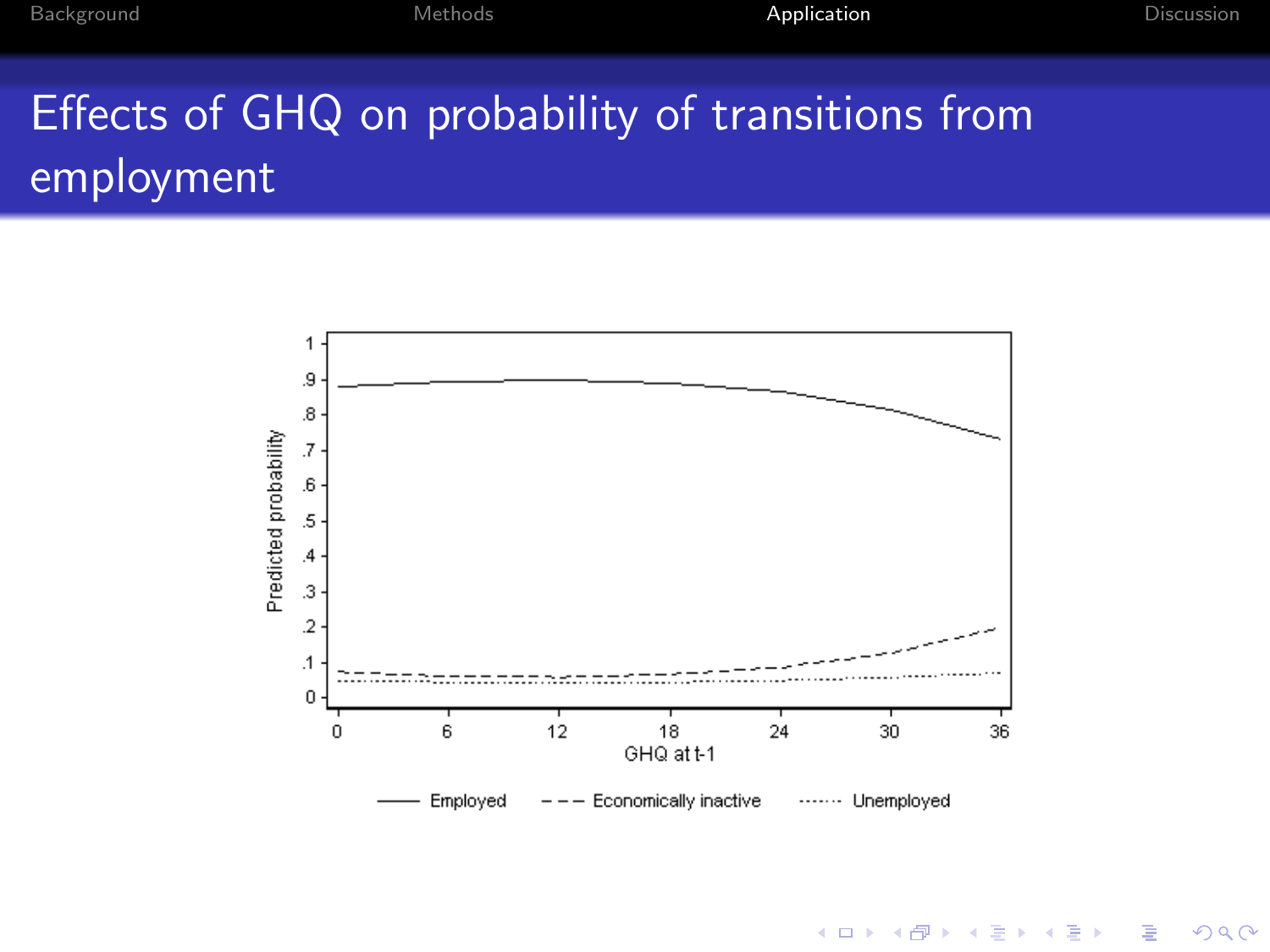# Effects of GHQ on probability of transitions from unemployment



 $4$  ロ )  $4$   $\overline{r}$  )  $4$   $\overline{z}$  )  $4$   $\overline{z}$  ) 重  $299$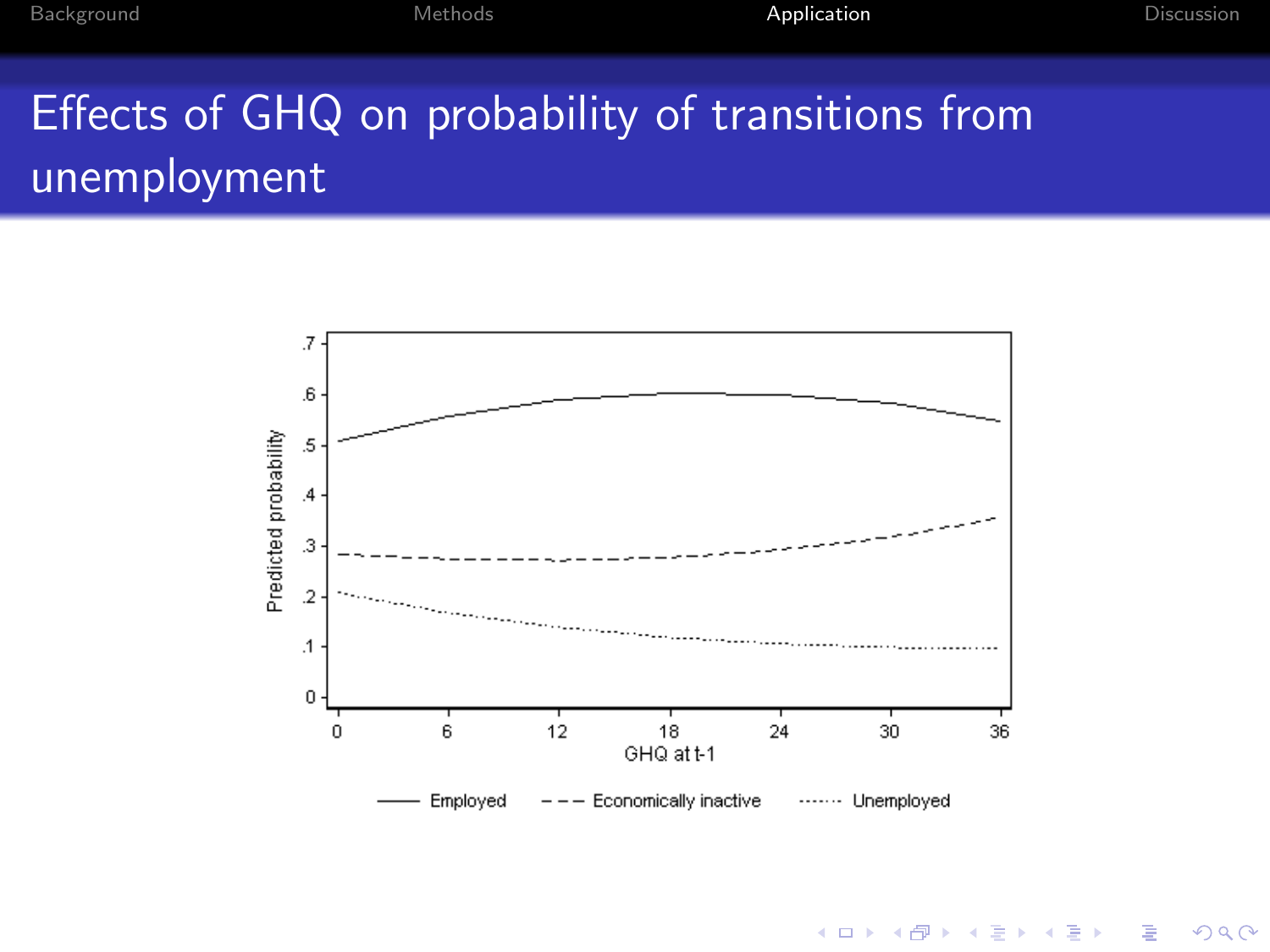# **Conclusions**

- $\bullet$  Weak evidence of direct selection (GHQ  $\rightarrow$  employment transitions)
- Stronger evidence of indirect selection (on time-invariant unmeasured characteristics)
- <span id="page-17-0"></span>• But there remains a strong effect of employment transitions on subsequent GHQ (adjusting for prior GHQ)
	- Although cannot rule out selection on *time-varying* unmeasured factors influencing GHQ and employment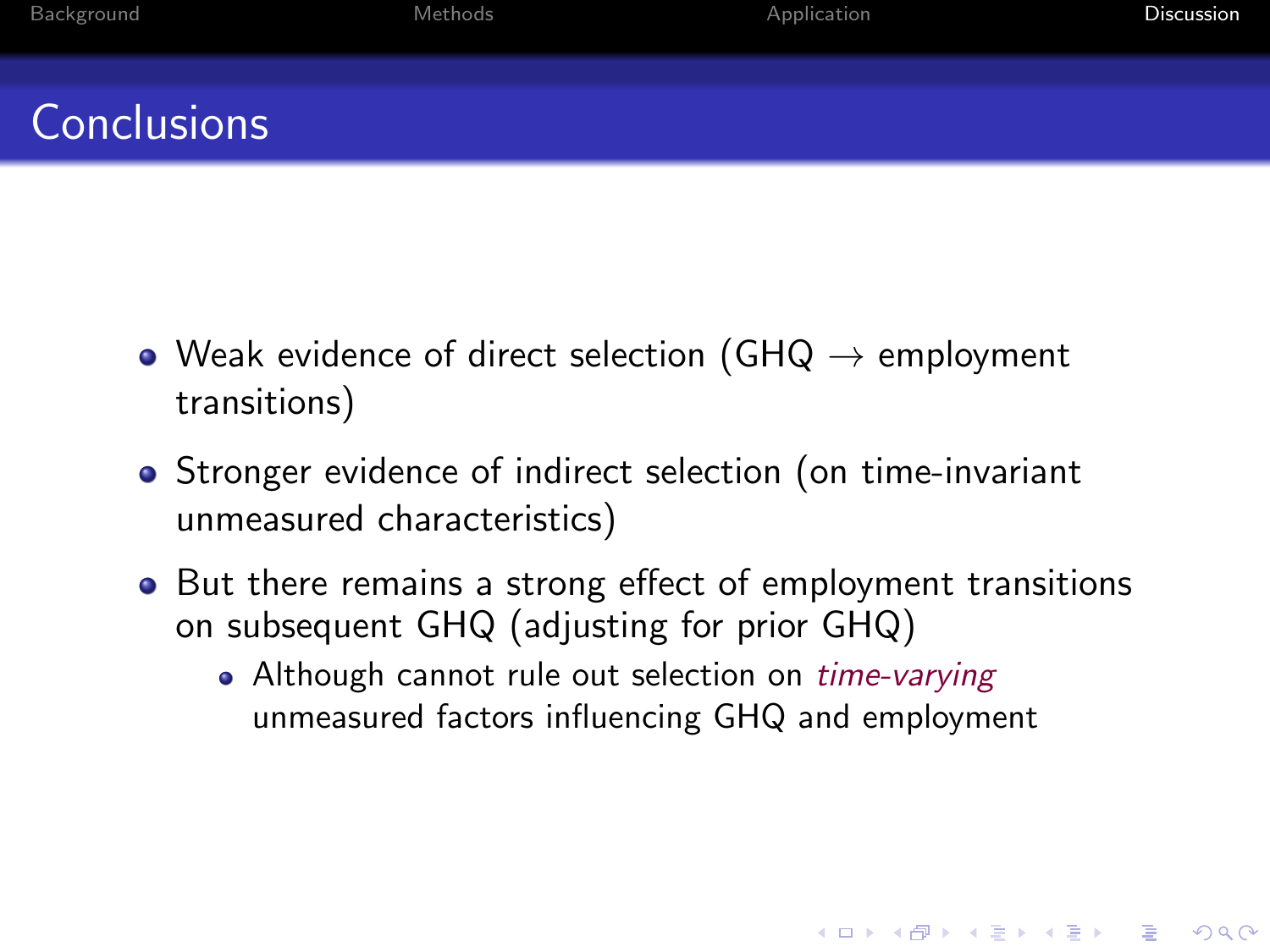|  | Background | Methods | Application | Discussion |
|--|------------|---------|-------------|------------|
|--|------------|---------|-------------|------------|

K ロ ▶ K @ ▶ K 할 > K 할 > 1 할 > 1 이익어

### Further work

- Mediating effect of financial circumstances (Thomas et al. 2007)
- **•** Interaction between employment transitions and socio-economic position (e.g. Wiggins et al. 2004)
- Effects of repeated transitions (e.g. Booker and Sacker 2011)